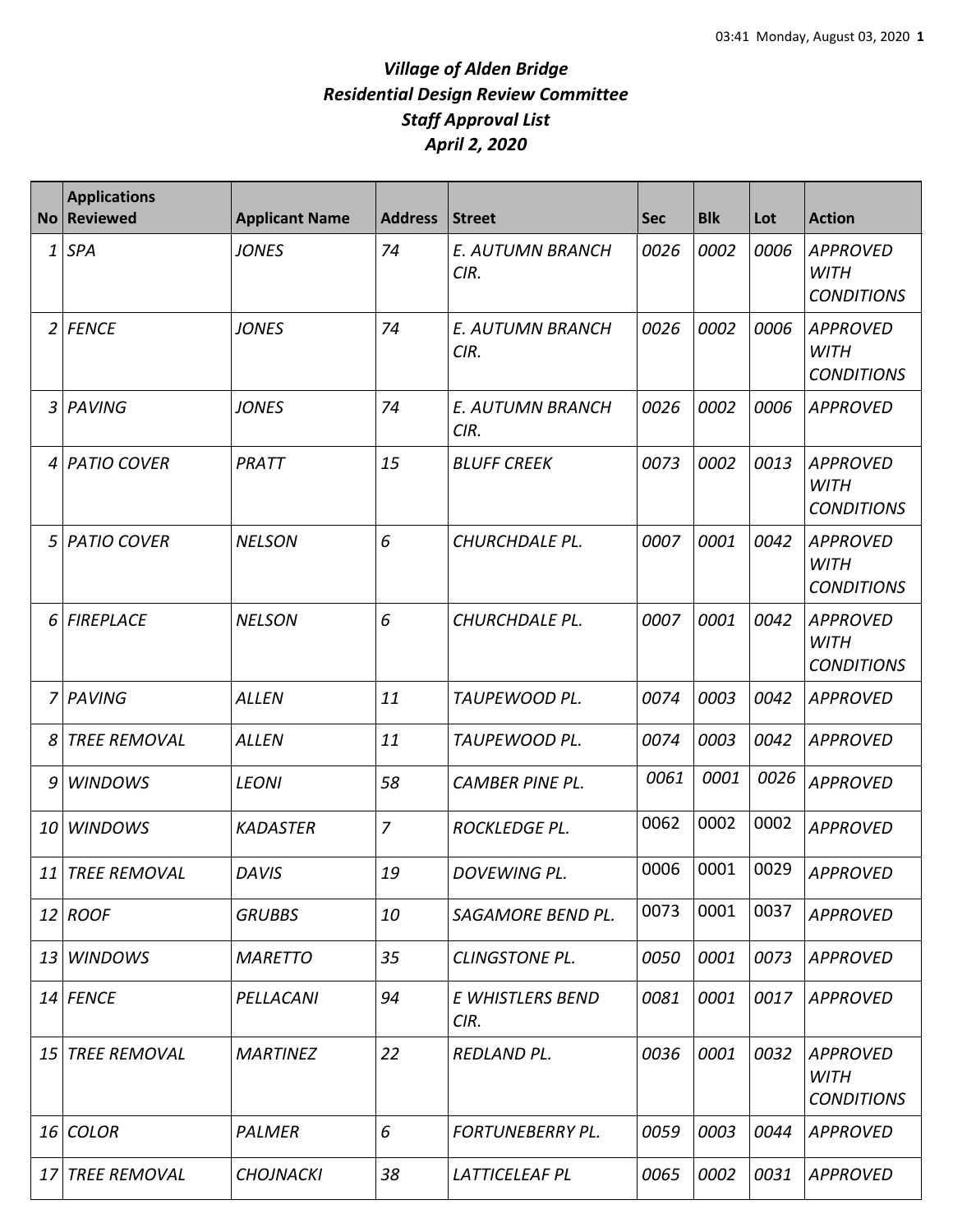| <b>No</b>       | <b>Applications</b><br><b>Reviewed</b> | <b>Applicant Name</b> | <b>Address</b> | <b>Street</b>                    | <b>Sec</b> | <b>Blk</b> | Lot  | <b>Action</b>                                       |
|-----------------|----------------------------------------|-----------------------|----------------|----------------------------------|------------|------------|------|-----------------------------------------------------|
| 18              | <b>TREE REMOVAL</b>                    | <b>HOLT</b>           | 70             | N FLICKERING SUN CIR.            | 0093       | 0001       | 0074 | <b>APPROVED</b>                                     |
| 19              | <b>COLOR</b>                           | <b>KLEIN</b>          | 10             | SUNSPREE PL.                     | 0064       | 0002       | 0026 | <b>APPROVED</b>                                     |
| 20              | <b>FENCE</b>                           | <b>RESTREPO</b>       | 14             | PADDOCK PINES PL.                | 0038       | 0001       | 0023 | <b>APPROVED</b>                                     |
| 21              | <b>FENCE</b>                           | WENZEL                | 254            | <b>BRISTOL BEND CIR.</b>         | 0008       | 0003       | 0034 | <b>APPROVED</b><br><b>WITH</b><br><b>CONDITIONS</b> |
| 22              | <b>FENCE</b>                           | <b>REILLY</b>         | 179            | <b>BRISTOL BEND CIR.</b>         | 0008       | 0001       | 0019 | <b>APPROVED</b><br><b>WITH</b><br><b>CONDITIONS</b> |
| 23              | <b>GARAGE DOORS</b>                    | <b>SCHEN</b>          | 62             | <b>WILLOW POINT CIR.</b>         | 0074       | 0003       | 0027 | <b>APPROVED</b>                                     |
| 24              | <b>FENCE</b>                           | <b>STANBROUGH</b>     | 63             | <b>WRENS SONG PL.</b>            | 0010       | 0003       | 0059 | <b>APPROVED</b>                                     |
| 25              | <b>FENCE</b>                           | <b>NABI</b>           | 15             | <b>KEELROCK PL.</b>              | 0060       | 0001       | 0107 | <b>APPROVED</b>                                     |
| 26              | PATIO                                  | <b>SCHEN</b>          | 74             | <b>S EVANGELINE OAKS</b><br>CIR. | 0074       | 0003       | 0027 | <b>APPROVED</b>                                     |
| 27              | <b>RETAINING WALL</b>                  | <b>SCHEN</b>          | 74             | <b>S EVANGELINE OAKS</b><br>CIR. | 0074       | 0003       | 0027 | <b>APPROVED</b><br><b>WITH</b><br><b>CONDITIONS</b> |
| 28              | <b>FENCE</b>                           | <b>VELASCO</b>        | 130            | N WILLOW POINT CIR.              | 0033       | 0001       | 0026 | <b>APPROVED</b><br><b>WITH</b><br><b>CONDITIONS</b> |
| 29              | <b>FENCE</b>                           | <b>JANSEN</b>         | 31             | <b>GREYCREST PL.</b>             | 0050       | 0001       | 0018 | <b>APPROVED</b><br><b>WITH</b><br><b>CONDITIONS</b> |
| 30 <sup>°</sup> | <b>FENCE</b>                           | <b>CONWAY</b>         | 22             | <b>HERMIT THRUSH PI.</b>         | 0079       | 0001       | 0029 | <b>APPROVED</b>                                     |
|                 | 31 ROOF                                | <b>GIBSON</b>         | 110            | N TAYLOR POINT DR.               | 0013       | 0001       | 0042 | <b>APPROVED</b>                                     |
| 32              | <b>WINDOWS</b>                         | <b>BLODGETT</b>       | 51             | S TAYLOR POINT DR.               | 0013       | 0003       | 0035 | <b>APPROVED</b>                                     |
| 33              | <b>DOORS</b>                           | <b>BLODGETT</b>       | 51             | S TAYLOR POINT DR.               | 0013       | 0003       | 0035 | <b>APPROVED</b>                                     |
|                 | 34 FENCE STAIN                         | <b>KING</b>           | 11             | <b>GABLED PINES PL.</b>          | 0045       | 0001       | 0026 | <b>APPROVED</b>                                     |
|                 | 35 FENCE                               | <b>FENCE</b>          | 79             | N GREENVINE CIR.                 | 0037       | 0003       | 0022 | <b>APPROVED</b>                                     |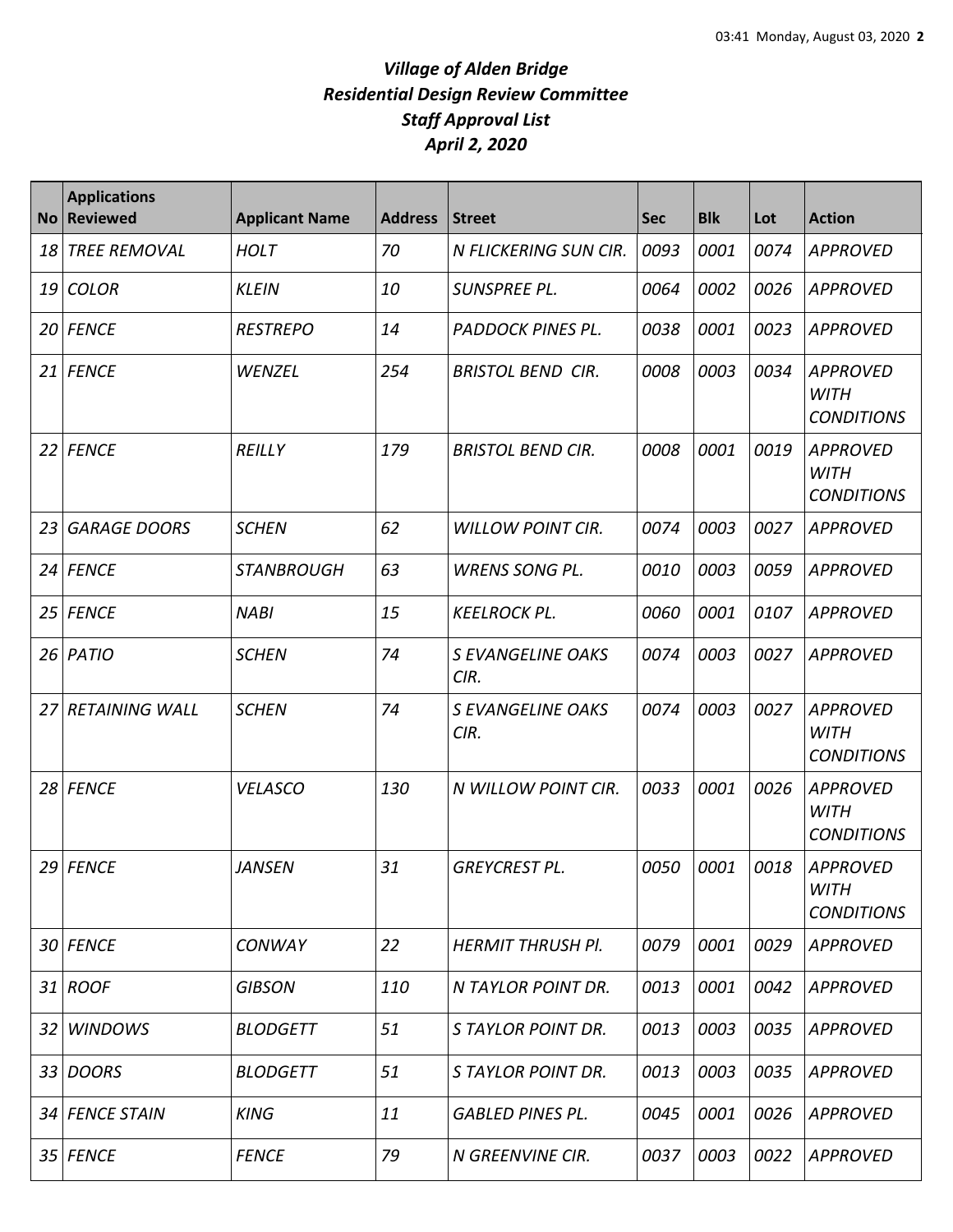| <b>No</b> | <b>Applications</b><br><b>Reviewed</b> | <b>Applicant Name</b> | <b>Address</b> | Street                                  | <b>Sec</b> | <b>Blk</b> | Lot  | <b>Action</b>                                       |
|-----------|----------------------------------------|-----------------------|----------------|-----------------------------------------|------------|------------|------|-----------------------------------------------------|
| 36        | <b>ROOF</b>                            | <b>DEGRAFFENRIED</b>  | 59             | <b>S CRISP MORNING CIR.</b>             | 0093       | 0001       | 0015 | <b>APPROVED</b>                                     |
| 37        | <b>FENCE</b>                           | <b>HENASEY</b>        | 14             | <b>SHAWTHORNE</b><br><b>HOLLOW CIR.</b> | 0086       | 0001       | 0083 | <b>APPROVED</b><br><b>WITH</b><br><b>CONDTIONS</b>  |
| 38        | <b>TREE REMOVAL</b>                    | <b>REILLY</b>         | 179            | <b>BRISTOL BEND CIR.</b>                | 0008       | 0001       | 0019 | <b>APPROVED</b><br><b>WITH</b><br><b>CONDITIONS</b> |
| 39        | <b>SHUTTERS</b>                        | <b>DAVID</b>          | 154            | N WYNNOAK CIR.                          | 0057       | 0002       | 0030 | <b>APPROVED</b>                                     |
| 40        | <b>COLOR</b>                           | <b>BLOUNT</b>         | 22             | <b>RIPPLED POND CIR.</b>                | 0011       | 0002       | 0045 | <b>APPROVED</b>                                     |
| 41        | <b>COLOR</b>                           | <b>MCMAHON</b>        | 35             | E. STERLING POND CIR.                   | 0003       | 0001       | 0009 | <b>APPROVED</b>                                     |
| 42        | PERGOLA                                | <b>EDSTROM</b>        | 110            | W HOBBIT GLEN DR.                       | 0076       | 0001       | 0021 | <b>APPROVED</b><br><b>WITH</b><br><b>CONDITIONS</b> |
| 43        | <b>FENCE</b>                           | <b>GLASSEL</b>        | 27             | <b>WINTERGRASS PL.</b>                  | 0041       | 0001       | 0007 | APPROVED                                            |
| 44        | <b>PLAY STRUCTURE</b>                  | <b>GOLD JR</b>        | 50             | <b>SHAWTHORNE</b><br><b>HOLLOW CIR.</b> | 0086       | 0001       | 0074 | <b>APPROVED</b>                                     |
| 45        | PAVING                                 | <b>SONNIER</b>        | 169            | <b>LINTON DOWNS PL.</b>                 | 0034       | 0002       | 0019 | <b>APPROVED</b>                                     |
| 46        | <b>FENCE</b>                           | <b>HELBURG</b>        | 10             | <b>EDGECLIFF PL.</b>                    | 0049       | 0001       | 0005 | <b>APPROVED</b><br><b>WITH</b><br><b>CONDITIONS</b> |
|           | 47 ROOF                                | <b>COHN</b>           | 43             | <b>GLADE BANK PL.</b>                   | 0006       | 0003       | 0020 | <b>APPROVED</b>                                     |
|           | 48 TREE REMOVAL                        | <b>REEVES</b>         | 51             | <b>WINTERGREEN TRAIL</b>                | 0048       | 0002       | 0003 | APPROVED<br><b>WITH</b><br><b>CONDITIONS</b>        |
|           | 49 TREE REMOVAL                        | <b>SIMCOX</b>         | 142            | <b>GREEN GABLES CIR.</b>                | 0009       | 0003       | 0047 | <b>APPROVED</b><br>WITH<br><b>CONDITIONS</b>        |
| 50        | <b>TREE REMOVAL</b>                    | <b>BYRNS</b>          | 30             | <b>WRENS SONG PL.</b>                   | 0010       | 0003       | 0064 | <b>APPROVED</b>                                     |
|           | 51 FENCE                               | <b>CARICO</b>         | 27             | WILD COLT PL.                           | 0009       | 0003       | 0016 | <b>APPROVED</b><br><b>WITH</b><br><b>CONDITIONS</b> |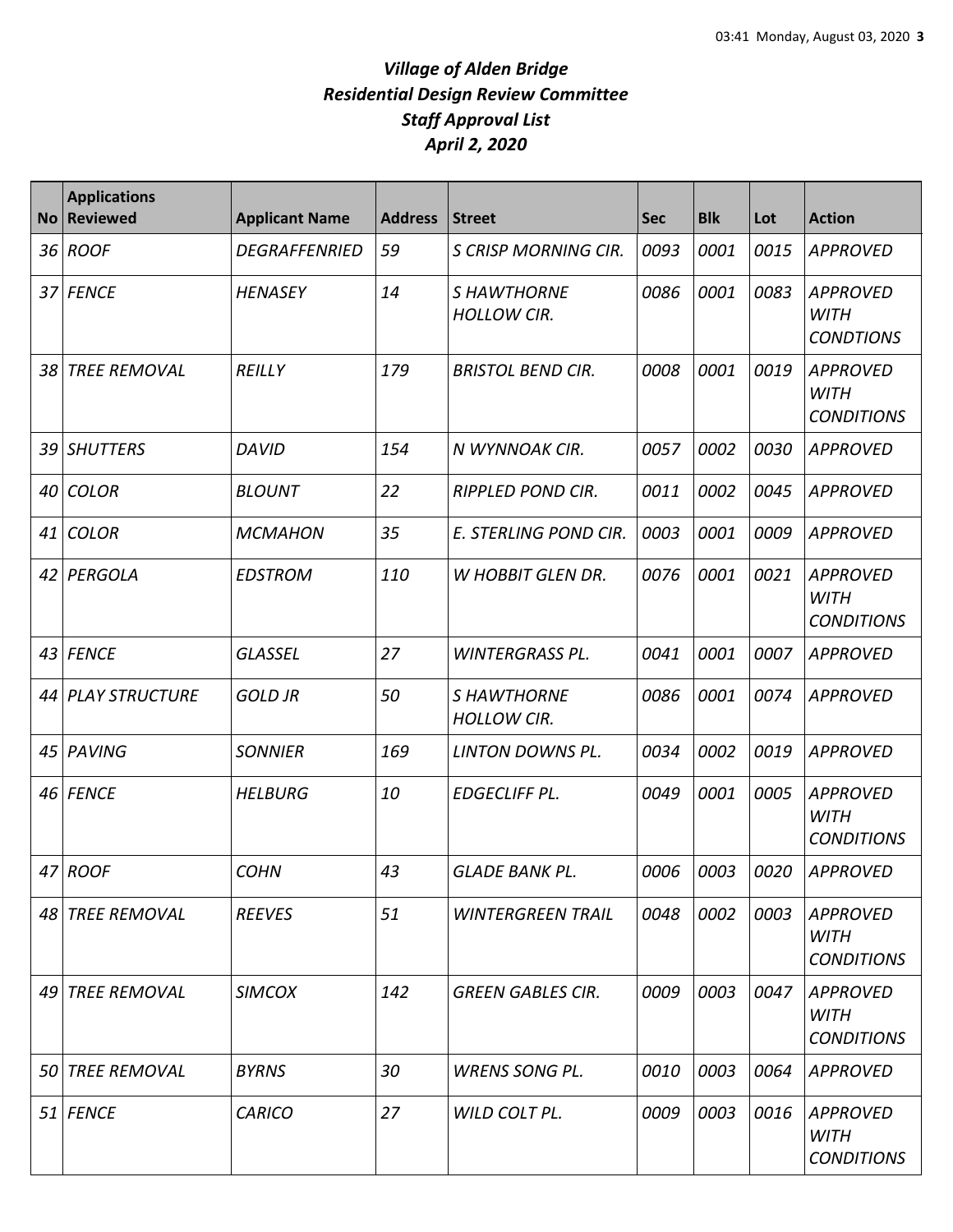| <b>No</b> | <b>Applications</b><br><b>Reviewed</b> | <b>Applicant Name</b>             | <b>Address</b> | Street                     | <b>Sec</b> | <b>Blk</b> | Lot  | <b>Action</b>                                       |
|-----------|----------------------------------------|-----------------------------------|----------------|----------------------------|------------|------------|------|-----------------------------------------------------|
| 52        | <b>LIGHTS</b>                          | <b>CARICO</b>                     | 27             | WILD COLT PL.              | 0009       | 0003       | 0016 | <b>APPROVED</b><br><b>WITH</b><br><b>CONDITIONS</b> |
|           | $53$ FLAGS                             | <b>CARICO</b>                     | 27             | WILD COLT PL.              | 0009       | 0003       | 0016 | <b>APPROVED</b><br><b>WITH</b><br><b>CONDITIONS</b> |
|           | 54 FENCE                               | CASE                              | 15             | <b>COURTLAND GREEN ST.</b> | 0055       | 0001       | 0010 | APPROVED<br><b>WITH</b><br><b>CONDITIONS</b>        |
| 55        | <b>HOME ADDITION</b>                   | <b>CLARK</b>                      | $\overline{7}$ | E NEW AVERY PL.            | 0026       | 0001       | 0030 | <b>APPROVED</b><br><b>WITH</b><br><b>CONDITIONS</b> |
| 56        | PERGOLA                                | <b>CLARK</b>                      | $\overline{7}$ | E NEW AVERY PL.            | 0026       | 0001       | 0030 | <b>APPROVED</b><br><b>WITH</b><br><b>CONDITIONS</b> |
| 57        | <b>DECK</b>                            | <b>CLARK</b>                      | $\overline{7}$ | E NEW AVERY PL.            | 0026       | 0001       | 0030 | <b>APPROVED</b>                                     |
|           | 58 ABOVE GROUND<br><b>POOL</b>         | <b>BERGER</b>                     | 79             | N MERRYWETHER CIR.         | 0082       | 0001       | 0054 | <b>APPROVED</b><br><b>WITH</b><br><b>CONDITIONS</b> |
| 59        | <b>FENCE</b>                           | <b>TILGHMAN</b>                   | 180            | S HOLLYLAUREL CIR.         | 0016       | 0001       | 0001 | <b>APPROVED</b><br><b>WITH</b><br><b>CONDITIONS</b> |
| 60        | PAVING                                 | <b>ADAMS</b>                      | 30             | <b>JUNIPER GROVE PL.</b>   | 0044       | 0001       | 0016 | <b>APPROVED</b>                                     |
|           | $61$ ROOF                              | COWAN                             | 23             | PIPERS MEADOW ST.          |            | 0055 0001  | 0014 | <b>APPROVED</b>                                     |
|           | 62 FENCE                               | <b>BILNOSKI LIVING</b><br>TRUST#1 | 75             | SILVER CRESCENT CT.        | 0001       | 0002       | 0029 | <b>APPROVED</b><br><b>WITH</b><br><b>CONDITIONS</b> |
| 63        | <b>ROOF</b>                            | <b>BOSIEN</b>                     | 14             | E ARDSLEY SQUARE PL.       | 0070       | 0001       | 0022 | <b>APPROVED</b>                                     |
|           | 64 FENCE                               | <b>WILLIAMS</b>                   | 18             | <b>CLOVERGATE</b>          | 0054       | 0001       | 0026 | APPROVED<br>WITH<br><b>CONDITIONS</b>               |
|           | 65 FENCE                               | <b>LANIER JR.</b>                 | $\overline{7}$ | <b>BLUFF CREEK PL.</b>     | 0073       | 0002       | 0015 | <b>APPROVED</b>                                     |
|           | 66 FENCE                               | <b>BROWN DERRICO</b>              | 138            | HOLLYLAUREL                | 0016       | 0001       | 0021 | <b>APPROVED</b>                                     |